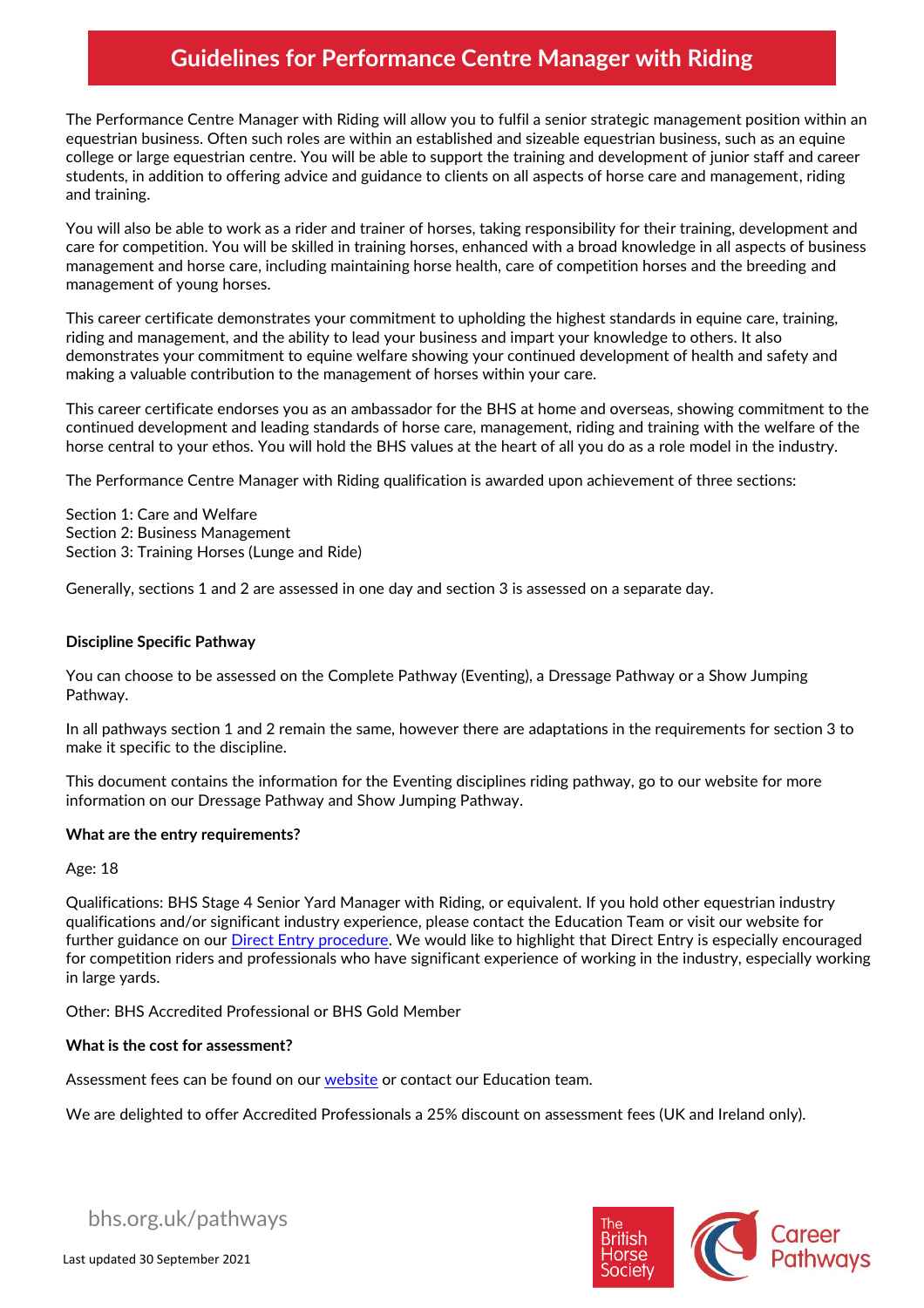## **Section 1: Care and Welfare**

Within this section you will demonstrate your competence and comprehensive knowledge for managing the care and welfare of horses and ponies in a range of situations. You will be expected to handle all types and ages of horses safely and confidently, showing respect and consideration for all horses and any additional handlers. The assessment will be a combination of practical tasks and discussion and you will have opportunities to discuss your broad working knowledge of the equine industry. You will also deliver a training session to show your ability to impart your knowledge to others to support their development.

Within this section you will be assessed in the following areas:

### **1. Static and dynamic assessment of conformation**

For this assessment you will analyse static and dynamic conformation, including limb conformation and foot balance. You will then discuss your analysis, the horse's potential use and market value.

You will analyse two horses, one at a time. You will not be given any information about the horses. The horses may be of any age, type, breed, size and conformation. An assistant will be available to hold and trot up the horse as per your instructions which should be clear and polite. There will be a suitable outside area to observe the horses.

You will be expected to observe each horse from all angles, up close and from a distance. You will be required to age the horses. Possible areas for discussion include conformational strengths and weaknesses, condition, muscle development, straightness of movement, soundness, injuries and blemishes, and potential performance capability. Following your observations, you will discuss each horse's possible use, conformational suitability for various disciplines and any factors that may affect this. You will make recommendations for the horse's management and workload with the view to promote good health, welfare, fitness and longevity.

Finally, you will discuss the buying and selling of horses, vetting procedures and factors that contribute to the horse's market value.

The assessment should last approximately 30 minutes.

### **2. Management and health of competition horses and evaluation of saddlery**

This is a discussion-based assessment. You will discuss the management of a range of horses that you are likely to encounter during your professional career. You will then focus your discussion to competition horses and their management during long distance travel, including international travel. You will discuss the current legal requirements and considerations for travelling horses internationally, including biosecurity to prevent the spread of disease before, during and after travel and competition.

You should understand and be able to explain current Fédération Equestre Internationale (FEI) rules and recommendations with regards to drugs and medication for competition horses. You will also discuss the use of common over the counter and veterinary prescribed drugs and preparations for common ailments including the uses, costs, storage, administration, and contra-indications of such medications. There will be a range of drug packaging available to promote the discussion.

You will evaluate a range of diagnostic tests for the investigation of injuries and health concerns in horses. You should be able to discuss the strengths and weaknesses of the tests, when they are used and their reliability in diagnosis.

The saddlery section will assess your ability to evaluate the use of a wide variety of tack for different horses in commercial and competitive environments.

There will be a range of saddles, bridles, bridle work and training aids available for discussion. Discussion may include saddlery for all disciplines or the commercial environment, condition, age, value, replacement costs, quality, uses, availability and popularity.

The assessment should last approximately one hour, conducted individually or in pairs.

bhs.org.uk/pathways

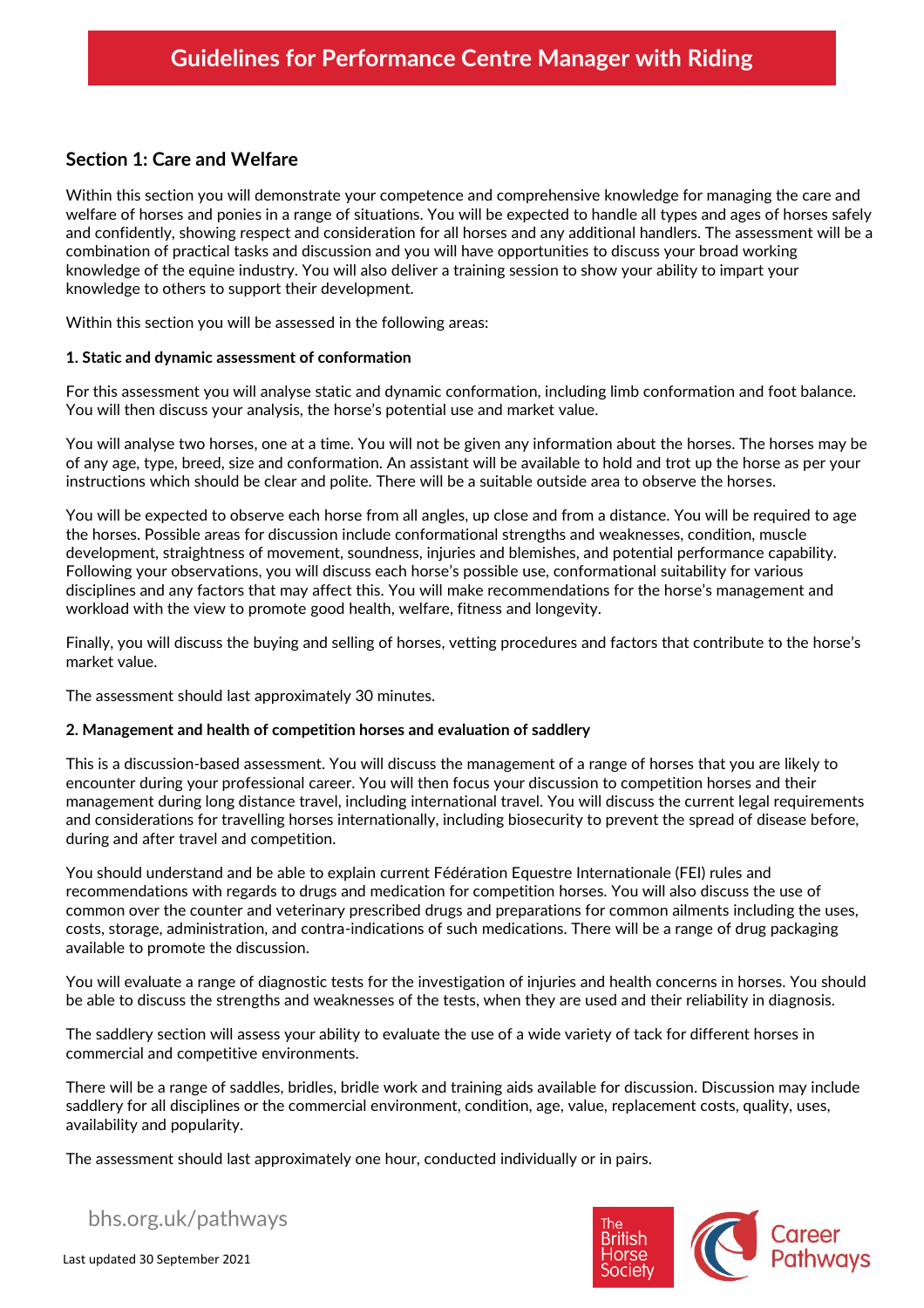### **3. Horse condition, feeding and management**

For this assessment you will showcase your ability to analyse a horse's health, condition and muscle development in order to plan a horse's management.

You will assess one horse in the stable. You will not be given any information about the horse. You will be required to carry out a static assessment only. The horse may be of any type, size and age and of any level of fitness and development.

Your analysis will cover such topics such as health, condition and fitness. You will be required to age the horse. From a static analysis you will be expected to estimate the level of fitness and assess the development of main muscular groups. You will not be required to discuss in detail the horse's conformation strengths or weaknesses, unless you think it is directly affecting the horse's health, condition or muscle development. Your evaluation will progress to the management of different types of horses with a specific focus on feeding and fitness.

Discussions surrounding the management of the horse and its fitness work will include; from out of work to participating across all disciplines to include planning and implementation of programmes to maintain and to develop fitness, problem solving, biomechanics, health issues, practical considerations and knowledge of performance requirements.

Discussions surrounding the management of the horse and its feeding will include; from out of work to participation across all disciplines to include planning and implementation of feeding regimes to maintain health and performance, nutritional requirements, health issues, breeding stock and practical application in yards and riding of different sizes and disciplines.

The assessment should last approximately one hour, conducted individually or in pairs.

### **4. Breeding**

For this assessment you will confirm your understanding and knowledge surrounding the breeding of horses, their management and young horse handling. Although you may not choose to breed horses within your career, you should have a working knowledge of breeding processes and requirements for breeding stock.

You will assess one mare in the stable. You will not be given any information about the mare. The mare may be of any type, size, age and condition. You will be required to carry out a static assessment only. You will also age the mare.

You will assess the mare for its suitability for breeding and will discuss such topics such as its shape, weight, udder, conformation and behaviour, age and purpose of use of the mare and possible foal. You will evaluate the practicalities of putting the mare in foal, as well as a range of different types of horses and breeding programmes. Discussions will continue surrounding the ethics of breeding horses in different situations, different breeding processes and methods of handling young horses and the effect on development and behaviour.

The assessment should last approximately 40 minutes, conducted individually or in pairs.

### **5. Deliver training**

For this assessment you will showcase your ability to deliver training to others on a Stage 4 care topic. The topic you will be asked to deliver will be chosen at random by your assessor, on the day of your assessment. The topic for your training session will be one of the following:

- How to assess a horse's conformation
- How to apply a knee or hock bandage
- How to fit a double bridle
- The use and fitting of a training aid (may include, Market Harborough, bungees, draw reins, harbridge, De Gogue)
- How to check a dressage saddle for comfort
- Methods of restraint

You will not be required to bring a lesson plan to your assessment; however, we recommend you are prepared to deliver any of the topics listed above. Your training session should be suitable for a learner working towards BHS

bhs.org.uk/pathways

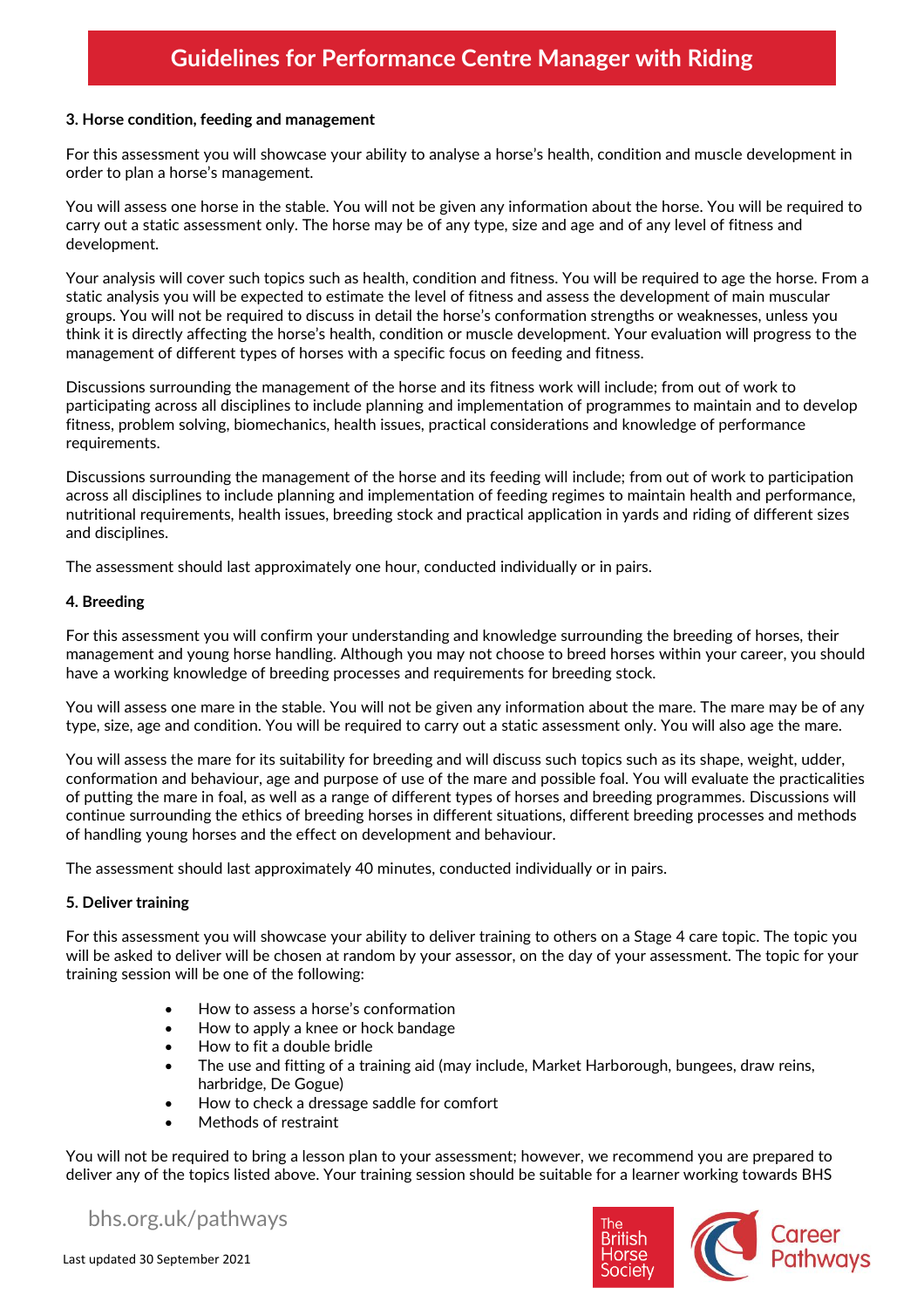Stage 4. Your training session should last no more than 10 minutes. You may be asked to deliver to a fellow candidate or staff/volunteer at the centre.

### **6. Care and welfare topic discussion**

Throughout your career you will be aware of new information, guidance and research that may influence your care and management of horses as ideas and technology advances. In this assessment you will demonstrate your knowledge in a chosen topic, demonstrating current industry thinking and awareness of a range of sources of information that has influenced your views. You will also demonstrate your presentation and communication skills to ensure you are confident communicating in the workplace; preparing you to be able to advise clients or deliver training and demonstrations.

For this assessment you will explore a topic of your choice relating to Stage 4 Care. For example, topics could come from within areas such as:

- Care and management of mares and youngstock
- Specialist tack for competition
- Nutrition
- Maintaining health and wellbeing in horses
- Health, management and fitness of competition horses
- Quality of life and euthanasia
- Equine learning theory
- Young horse handling

You will review a minimum of three sources that relate to your topic. Sources of evidence can be in the form of books, journals, magazines (for example, *Equine Health*), websites, expert testimony (expert opinion of an industry leading professional) or research articles. Only one expert testimony is permitted. The expert testimony should be recorded, and a recording brought to the assessment, for review from the panel if required.

You will present to a small group of up to three industry professionals (for example, BHS Assessor, veterinarian, farrier or proprietor).

Your presentation should last between 15-20 minutes. You have the option to present using software such as Microsoft PowerPoint, although this is not compulsory.

Following your presentation, the panel will have an opportunity to ask questions.

Please bring with you any supporting evidence and literature for possible review from the panel.

The assessment should last approximately 30 minutes and is assessed as a standalone assessment

*Please note this assessment is held virtually via video call. If you would prefer a face-to-face assessment please speak to the Education Team.*

## **Section 2: Business Management**

This section covers essential knowledge and skills required of a manager to run a successful equestrian business with confidence and competence.

### **1. Business management skills**

You will cover the range of policies, procedures and good working practice you would implement within a business for it to comply with employment law and legislation. You will explore the policies an equestrian business would follow, how you would implement the range of procedures that underpin the policies, the training that may be required and how you will ensure all staff follow good working practice.

You will also look at the responsibilities and requirements of a manager to promote business success.

This section is assessed through discussion.

bhs.org.uk/pathways

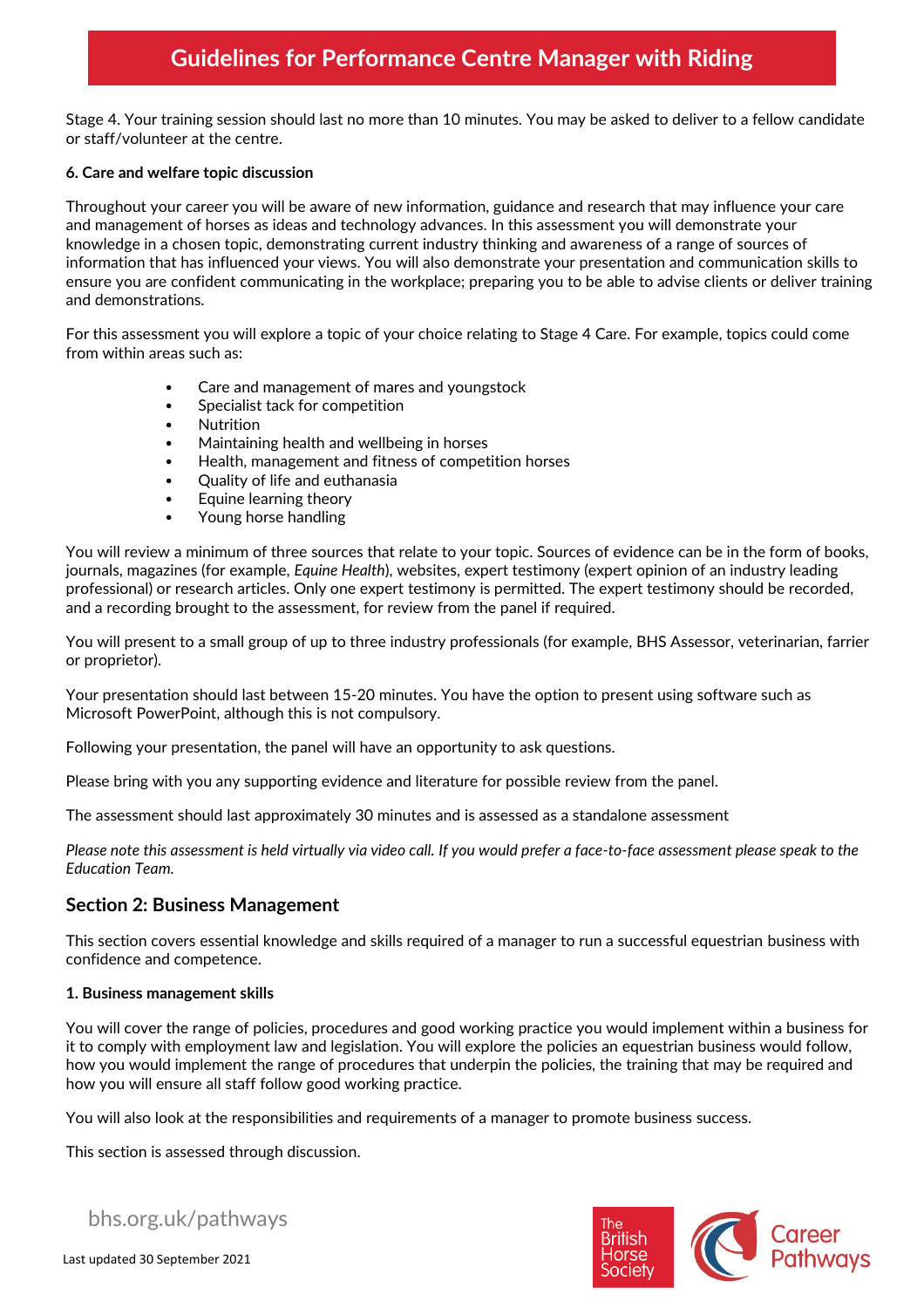The range of topics for discussion will include how to promote staff wellbeing, employment regulations, financial requirements, risk management and strategic and business planning.

The assessment should last approximately one hour, conducted individually or in pairs and is assessed as a standalone assessment

*Please note this assessment is held virtually via video call. If you would prefer a face-to-face assessment please speak to the Education Team.*

### **2. Management scenario discussion**

A successful manager or business owner will be observant to risks that may affect their business and will have risk management plans in place. Unfortunately, there will be occasions when incidents happen that cannot be foreseen, and it will be the manager's responsibility to respond accordingly to minimise impact and protect further risk to the business. This assessment will prepare you for such eventualities and will enable you to react to an incident appropriately and confidently.

On the day of your assessment you will be given a pre-defined case study. The case study will detail an example of an equestrian business and outline an incident that has occurred. The business will be a riding school, equestrian centre or yard of any size and location. You will be provided with these details within the case study.

The incident you will be asked to respond to will be one of the following:

- Outbreak of an infectious / contagious disease
- Repercussions following a riding fatality on site
- Serious welfare concern
- Celebrity / media visit
- Social media fake news
- Break in / burglary
- Flooding or fire
- IT failure / GDPR breach / power cut
- Serious safeguarding concern

Once you have been given your case study, you will have at least 60 minutes to prepare a response to the incident which analyses the risk, impact to the business, potential repercussions and considers the management of staff, horses, clients and other stakeholders. You will assume you have full responsibility for the management of the incident. After your preparation time you will present your plan to a BHS Assessor. You may be asked questions to confirm understanding.

The assessment should last approximately 30 minutes and is assessed as a standalone assessment

*Please note this assessment is held virtually via video call. If you would prefer a face-to-face assessment please speak to the Education Team.*

## **Section 3: Training Horses (Lunge and Ride)**

This section covers essential knowledge and skills required to train horses

### **1.Working the horse from the ground**

Lungeing or long reining using two reins is an essential exercise to train and develop a horse's way of going. As a groom, rider or trainer you will be expected to carry out non ridden exercise and training. This assessment demonstrates your advancing skills in lungeing with one rein to two, and long reining horses.

You will be given one horse to assess and work from the ground to develop its way of going. The horse may be of any size, type, sex or age from three years upwards. The horse may be of any level of training and experience. The horse may be capable of varying quality of work and may be any level of fitness.



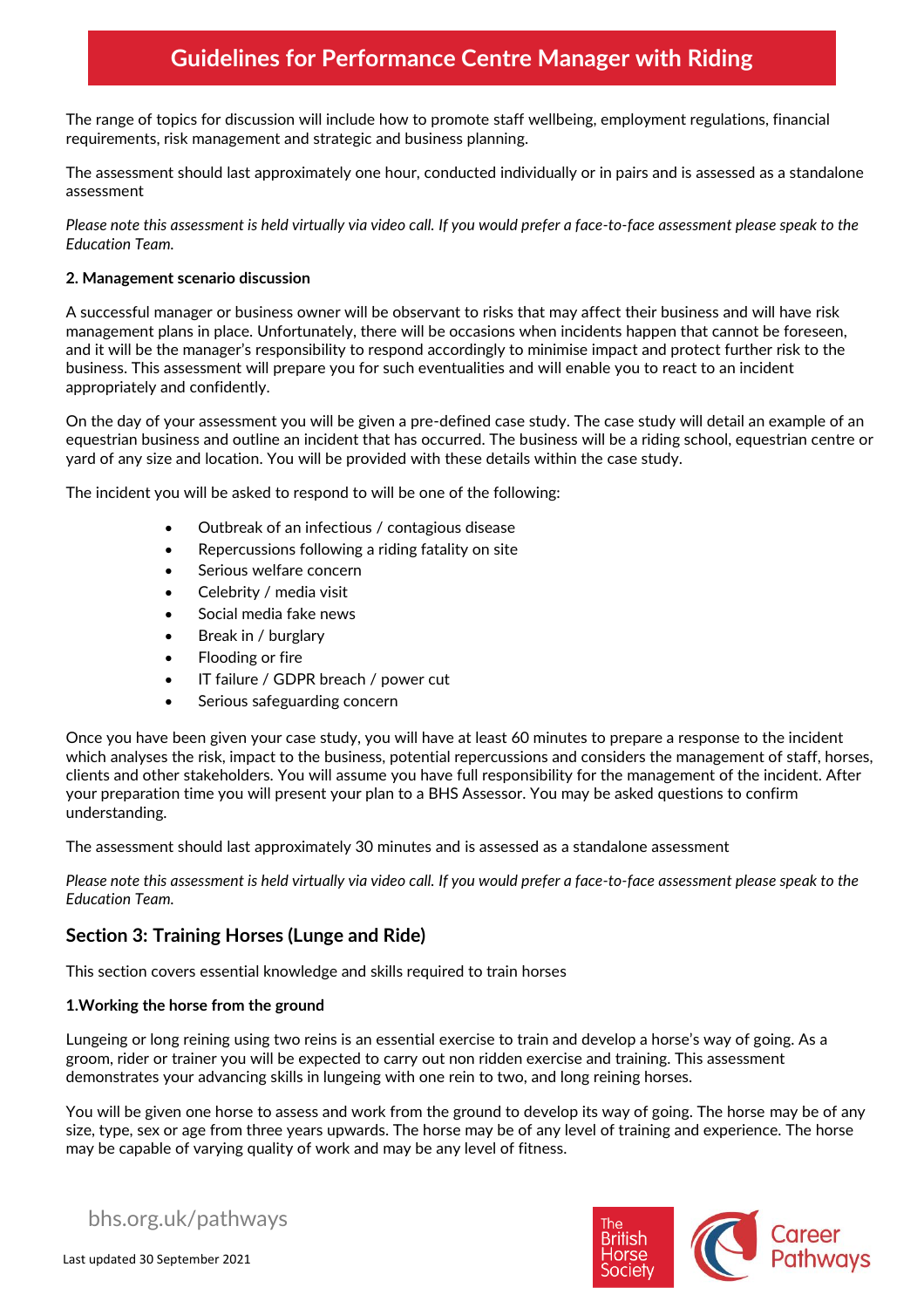The horse will be tacked up with any relevant equipment. You should check equipment for comfort and safety before you begin your session.

You should warm up the horse to assess its way of going. From your assessment you should continue to work the horse using appropriate techniques and exercises to develop its way of going and aid improvement. You should be prepared to utilise a combination of lungeing with two reins and long reining, unless you feel that one technique is unsuitable for the horse. You will work the horse with empathy and authority whilst developing an effective rapport with the horse.

You will be expected to use ground poles (if appropriate) to develop the way of going. An assistant will be available to help, following your instructions.

You will discuss your session with the assessor highlighting the strengths and limitations in the horse's performance, your evaluation of the exercises and techniques chosen, your performance, and how you would plan to develop this horse's training with future sessions. You will also evaluate the general training of horses and the process of working horses from the ground using two reins.

The assessment will last approximately 30 minutes, including discussions with the assessor and is assessed as a standalone assessment

### **2. Riding and training theory**

This assessment will give you the opportunity to discuss your training philosophies, methods and experience training horses for dressage up to advanced medium and jump training up to 1.20m.

You will also analyse your experience of training a horse. You should have trained the horse for a minimum period of six months, so you have a suitable time frame to discuss any improvement seen and draw down from your experiences with this horse. The horse you choose to discuss can be of any age, type, level of training or discipline, for example; a young horse for backing, a riding school horse used for training others, a competition horse (any level) or retraining a horse for a different discipline.

In order to aid your discussion and support your analysis, you can complete an optional [logbook of training](https://pathways.bhs.org.uk/career-pathways/coaching-pathway/performance-coach-in-complete-horsemanship-bhsi/) to bring to your assessment.

You can also bring photos or videos (on your own device) as evidence to support your discussion.

The assessment should last approximately 15 minutes.

#### **3. Assess a horse**

You will assess a horse as if for personal or centre purchase. Firstly, with a static and dynamic assessment of conformation and then a ridden assessment over all three paces, on the flat and over fences.

The assessment will take place outdoors on grass and you may share the area with up to three other candidates.

The horse may be of any size, type, sex or age from four years upwards. The horse may be of any level of training and experience and may be capable of varying quality of work. The horse may be of any level of fitness. The horse will be presented to you ready to ride either in schooling or competition tack. The horse may be shod, unshod, studded or not studded.

Following your ridden assessment, you will discuss your evaluation with the assessor.

The assessment should last approximately 45 minutes, including discussions with the assessor.

### **4. Dressage session**

You will ride two horses during this assessment. One, or both horses will be able to work at advanced medium level and may be a competition or school horse of any type, size, sex or age. The horses may be any level of fitness and be capable of varying quality of work.

You will ride on a surface and may share the area with one other candidate.

bhs.org.uk/pathways

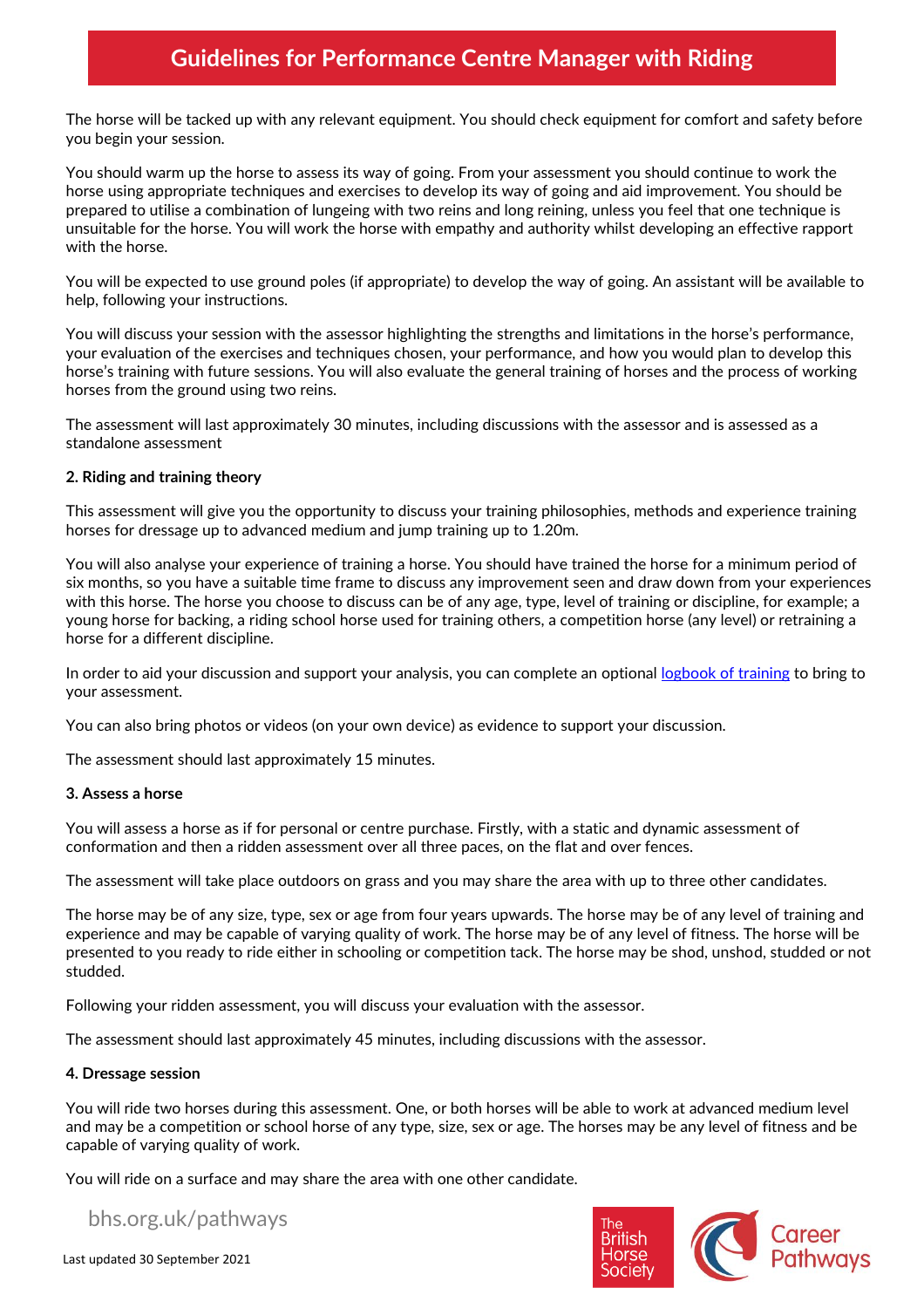The guidance below relates to each horse.

The horse will be presented to you ready to ride either in schooling or competition tack. You will warm up the horse and evaluate the horse's way of going and its level of training. From your evaluation you should continue to work the horse, using appropriate exercises to develop the horse.

You will evaluate the session with your assessor and plan the horse's training for development to improve and establish advanced medium level work and beyond.

Throughout your discussions you should relate the horse's way of going to the Training Scale and show a clear understanding of the dressage riding requirements for British Eventing, British Dressage and FEI competitions.

The assessment should last approximately one hour, including discussions with the assessor.

### **5. Show jumping session**

You will ride one horse during this assessment. The horse will be capable of jumping up to 1.20m and may be a competition or school horse of any type, size, sex or age.

The horse may be of any level of fitness and may be capable of varying quality of work. The horse will be presented to you ready to ride either in schooling or competition tack.

You will ride in an enclosed area and may share the area with one other candidate.

There will be a pre-prepared jumping area. The fences will not be numbered but will allow for linking of two or more fences. The fences will be a mixture of uprights, spreads, oxers and combinations. An assistant will be available to alter fence sizes as requested. You will be expected to assess the fences available before your assessment begins, although this time is not factored into the timetable of the day, so please ensure you arrive in time to do this before your assessment briefing.

You should warm up your horse and assess its abilities over all three paces and over warm up fences. You will then plan your session and utilise exercises and the fences available to develop the horse. You will be expected to ride the horse within its capabilities jumping appropriate fences and heights. You should understand competition rules and technical requirements in order to jump a 1.20m course.

You will evaluate the session with your assessor and plan the horse's training for further development.

Throughout your discussion you should relate the horse's way of going to the Training Scale and show a clear understanding of the show jumping requirements for British Eventing, British Showjumping and FEI competitions.

The assessment should last approximately 30 minutes, including discussions with the assessor.

#### **6. Cross country session**

You will ride one horse during this assessment. The horse will be capable of jumping technical cross country fences up to 1.10m and may be a competition or school horse of any type, size, sex or age.

The horse may be of any level of fitness and capable of varying quality of work. The horse will be presented to you ready to ride either in schooling or competition tack.

You will ride in a cross country schooling area and may share the area with one other candidate.

There will be a pre-prepared jumping area. The fences will not be numbered but the direction of the jump will be indicated by white and red flags. You will be expected to assess the cross country area and fences available before your assessment begins, although this time is not factored into the timetable of the day. Please ensure you arrive in time to do this before your assessment briefing.

You should warm up your horse and assess its abilities over all three paces and over warm up fences. You will then plan your session and utilise exercises and the fences available to develop the horse's work and evaluate his abilities. You should understand competition rules and technical requirements in order to jump a 1.10m track.